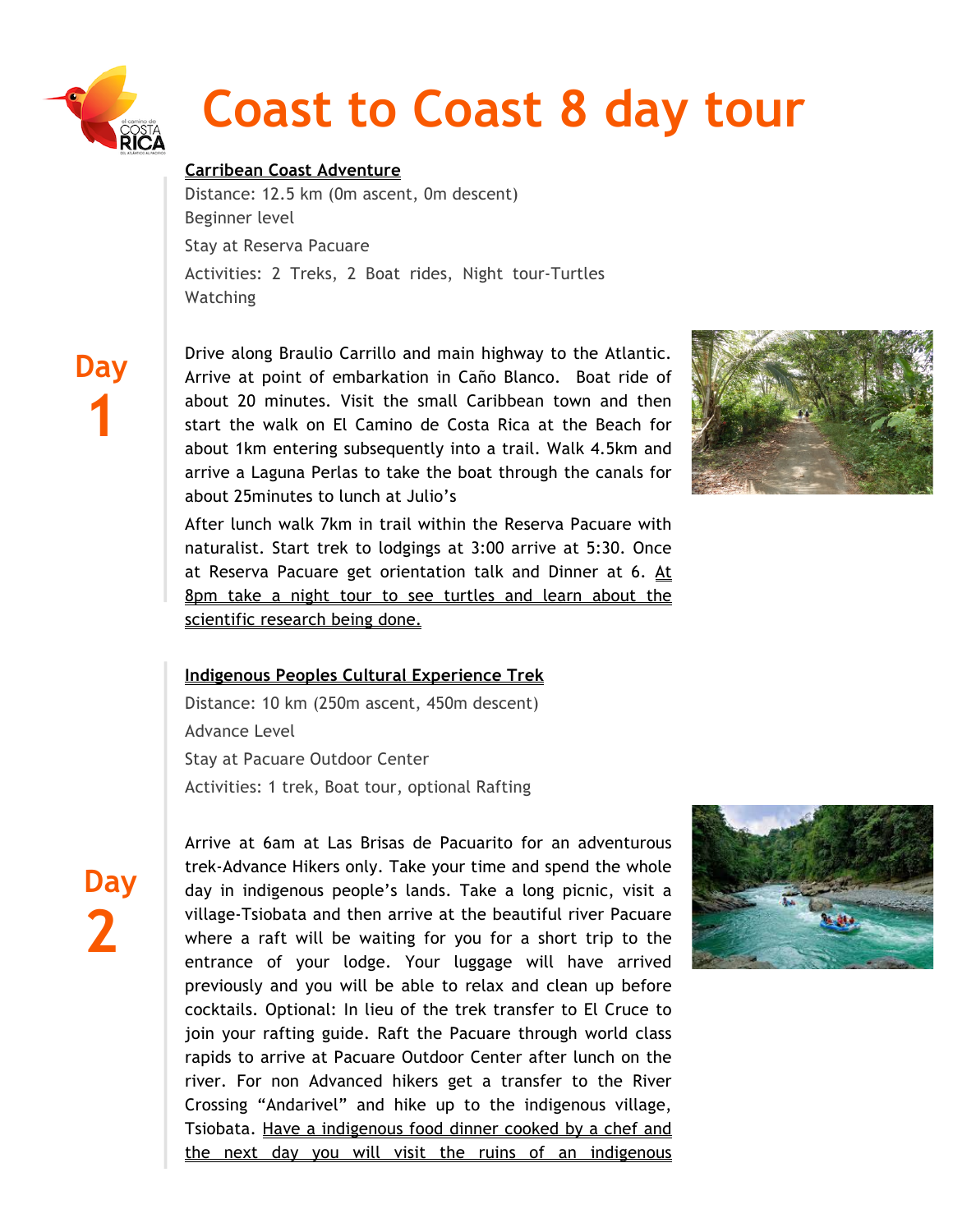## **Pacuare River to Angostura Valley and Cane Fields**

Distance: 8 km

Intermediate Level

Stay at Casa Turire

Activities: 1 trek, Optional Canoing on the lake or horseback riding

You will be taken to a small archeological site on a private farm that is being studied by the Museum of Costa Rica. This is a trek with beautiful view with some opportunities to see birds. You end in the small town of El Silencio and your car will take you to a local restaurant for a delicious lunch. Canoing on the lake and horseback riding are optional tours at Casa Turire.



#### **Angostura Valley to Central Mountain Birding Area**

Distance: 16 km Intermediate Level Stay at El Copal Activities: 1 trek, Birding Tour

**Day 4**

**Day**

**3**

The Next day trek through coffee field and cane fields and have lunch at a local restaurant. Local outdoor restaurant can be Earthy! Or arrange for beer and ceviche by Pejibaye River. Transfer for your final trek to your lodging at El Copal which is nestled in the central mountains near the eastern edge of the Tapanti Park. This is an ideal place for birding. El Copal is a destination for birders from all over the world. Hot during the day and cool at night.

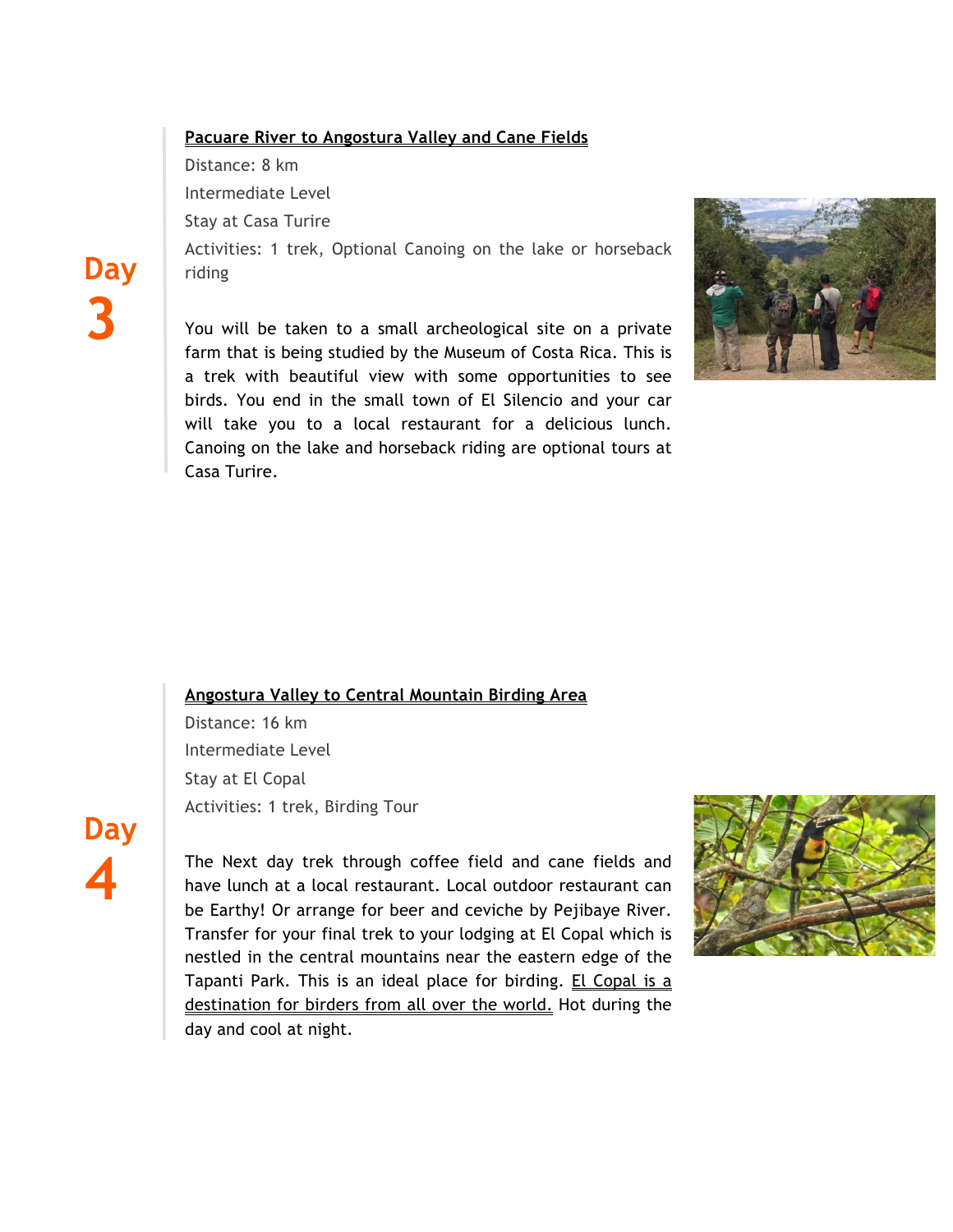## **El Copal to National Park Tapanti and the Orosi Valley**

Distance: 12 km (921m ascent, 613m descent) Intermediate Level Stay at Hotel Río Perlas Activities: 1 trek, Birding Tour

Today you will have an early morning 6:00- 7:30 bird tour and then breakfast and finally leave El Copal at about 9:00 and walk on a gravel road with soft ups and downs crossing small streams. At first it will be through ranch lands but later you will have the National Park Tapanti to your left. You will continue to climb and we will stop for lunch at Hongos Tapanti, hill top barbeque with locally grown mushrooms. After lunch you will then take a steep descent, with views of the beautiful Orosi valley, until you reach your Kiri Lodge at the entrance of PN Tapanti. Here you will be picked up and be taken to your lodging at Río Perlas.



# **From the Valley to the Forest: Orosi to Palo Verde del Guarco**

Distance: 12.6 km (850m ascent, 287m descent) Intermediate level Stay at Verdesano lodge- Wellness experience Activities: 1 trek, Optional yoga lesson

**Day 6**

**Day**

**5**

Walk right out of the hotel for your day's hike. Cross over the small stream and across the soccer field of Muñeco de Navarro. Take pictures of the quaint colorful church and this small village in the valley Climb to Palo Verde through Forest Reserve where you will experience nature at its most glorious: mushrooms, flowers and primary forest. At the end of the forest, stop for lunch at the owner's small hut. Walk a few kilometer more to your lodge or arrange for your car to take you after lunch to your lodge, a wellness lodge where you can opt for a yoga lesson on their beautiful platform in the woods near the river.